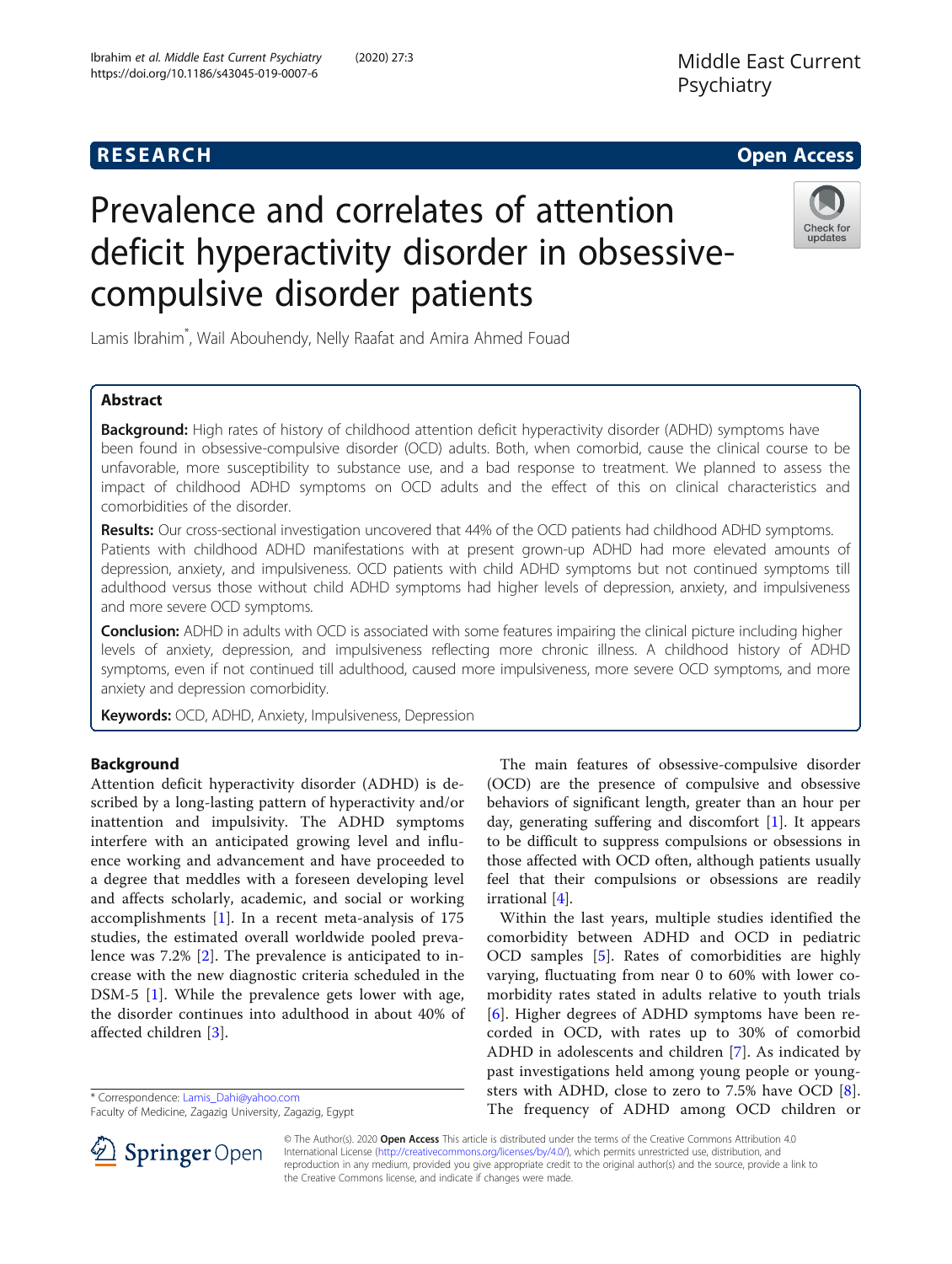adolescents in other studies was stated to be above 20% [[9\]](#page-6-0). Various studies held to assess OCD prevalence in adults with ADHD have found it to be about 1–13%  $[10]$  $[10]$ . Both disorders, when comorbid, cause the clinical course to be unfavorable, more susceptibility to substance use, and a bad response to treatment. So we have to diagnose and manage ADHD symptoms in OCD patients to improve the outcome of the disorder and patients' quality of life [[9\]](#page-6-0).

#### **Objectives**

- To explore childhood symptoms of ADHD in adult OCD patients who had never been diagnosed with ADHD during their childhood
- To compare the levels of impulsiveness, severity of depression, and anxiety between obsessivecompulsive adults having and not having childhood ADHD symptoms
- To compare the same parameters among those who had childhood symptoms of ADHD but not continued symptoms versus those who did not have symptoms since childhood

#### Methods

This study is a cross-sectional study. It was done at the Psychiatry Department, Zagazig University hospitals, during the period from February 2018 to February 2019.

#### Participants

One hundred OCD patients from both genders (aged 18–45 years), with DSM-5 diagnosis of OCD, who fulfilled the inclusion criteria were chosen from both the inpatient ward and the outpatient clinic by simple random sampling.

#### Study size

Assuming that the prevalence of childhood ADHD symptoms in OCD patients is 40% and the rate of admission is 240 cases/year, so the sample size is calculated by Epi Info 6 will be 100 patients (estimated according to confidence interval; C.I) with the a diagnosis of OCD who fulfill the inclusion criteria and will be recruited by systematic random sampling technique until the sample size is reached.

The study included patients of both genders who met DSM-5 criteria for OCD. Their ages ranged from 18 to 45 (in trial to avoid recall bias, also attention deficit symptoms diminished with aging). Full psychiatric examination was held to exclude patients with a history of any other psychiatric disorder.

# Operational design

This study is a cross-sectional study. This study received ethical committee approval from the Department of Psychiatry, Zagazig University, and written informed consent was obtained.

We applied the following assessment procedures to all subjects:

1. General Medical Examination:

General medical examination of patients was done to exclude the presence of inflammation, severe physical disorders or Organic brain disease.

- 2. The Structured Clinical Interview for DSM-5 (SCID 5) to diagnose OCD [\[11](#page-6-0)]
- 3. The Hamilton Depression Rating Scale (HDRS)

Clinician-rated scale administrated in 20–30 min to assess the severity of, and change in, depressive symptoms in adults. The HDRS (known also as the HAMD) is considered the most worldwide used scale to assess depression. Seventeen items (HDRS17) form the original version referring to symptoms of depression experienced over the last week. The HDRS was used at first for hospital inpatients and so focus on physical and melancholic symptoms. Scoring varies by version. For the HDRS17, the normal range score is from 0 to 7 (or in clinical remission), a moderate severity score begins from 20 or higher [[12\]](#page-6-0). We used the Arabic version [[13\]](#page-6-0).

#### 4. Hamilton Anxiety Rating Scale (HARS)

It is a clinician-rated scale providing an analysis of anxiety severity. It is scored based on the rating of 40 individually assessed criteria. Scoring of each item based independently on a 5-point scale. Each question (statement) is answered using a Likert scale, the score of each statement ranges between 0 and 4, 0 refers to not present in the patient and 4 refers to very severe. A total score is calculated by the summation of each of the 14 items. This calculation will yield a comprehensive score in the range from 0 to 5  $[14]$  $[14]$ . We used the Arabic version [[15\]](#page-6-0).

#### 5. Yale-Brown Obsessive-Compulsive Scale (Y-BOCS)

This scale is utilized to rate the severity of (OCD) symptoms. This scale, which measures [compulsions](https://en.wikipedia.org/wiki/Compulsive_behavior) separately from obsessions, measures explicitly the symptoms' severity of obsessive-compulsive disorder but not being [biased](https://en.wikipedia.org/wiki/Bias) about compulsions or obsessions type. It is a self-rating scale containing 10-items; each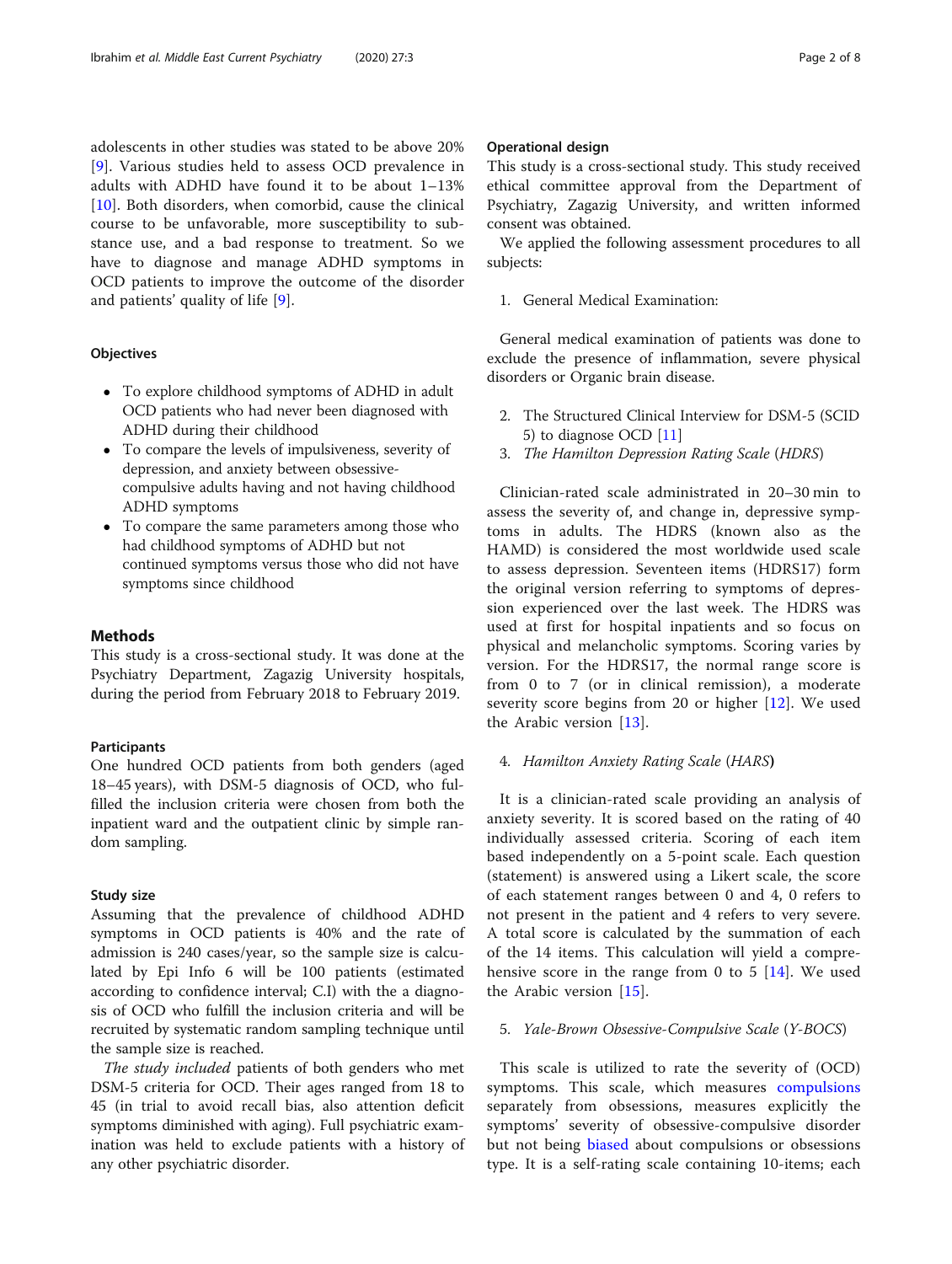item rated from 0 to 4 according to the severity of symptoms, yielding a total possible scoring from 0 to 40. Questions ask about the time spent on obsessions, how much distress they have, and how much they can control thoughts. Compulsions are asked about the same questions. The results are analyzed according to the total score: sub-clinical scoring is from 0 to 7, mild is from 8 to 15, moderate is from 16 to 23, severe is from 24 to 31, and extreme is from 32 to 40 [\[16](#page-6-0)]. We used the Arabic version [[17\]](#page-6-0).

# 6. Barratt Impulsiveness Scale, Version 11 (BIS-11)

The current version of BIS-11 and its predecessors were developed to assess impulsivity. The BIS 11 looks at 3 domains of impulsivity: motor, planning, and attention impulsiveness. The BIS-11 is a selfrating questionnaire with 30 items scored ranging from  $1$  = rarely/never to  $4$  = almost always/always. The scoring (total impulsivity score) is as follows: 60– 70 mild, 70–80 moderate, and if more than or equal 80 then impulsivity is severe. Administration time is not specified yet estimated to be 10–15 min. The test requires a fifth-grade reading level and is intended for individuals ages 8 and older  $[18]$  $[18]$ . We used the Arabic version [[19\]](#page-6-0).

# 7. The Wender Utah Rating Scale for the retrospective assessment of symptoms of childhood ADHD

The 61 questions were answered by the adult patient remembering his or her behavior during childhood with five possible answers scored from 0 to 4. The minimum score for 25 questions was 0 and the maximum score was 100. Forty-six refers to a cut-off score, 86 of the ADHD patients, 99 of the normal persons, and 81% of depressed individuals were classified correctly [[20\]](#page-6-0). We used the Arabic version [[21](#page-6-0)].

# 8. The adult ADHD self-report scale Symptom Checklist

It is an instrument including 18 criteria based on DSM-IV-TR. The most predictive symptoms of ADHD were found to be within six questions of the eighteen. Part A contained these six questions. The other 12 questions form Part B. If four or more marks appeared in the dark boxes of Part A, this indicates the patient's symptoms to be highly consistent with adult ADHD. Part B scoring can serve as a tool to further understand the patient's symptoms. The six questions consisting Part A are most predictive of the disorder [\[22](#page-6-0)]. We used the Arabic version [[21\]](#page-6-0).

# After collecting data from all participants

Firstly, to find the frequency of childhood symptoms of ADHD in patients with OCD, among patients with childhood symptoms of ADHD, some with continued symptoms in adulthood, and those who did not, we compared them regarding the severity of depression, anxiety, levels of impulsiveness, and symptom severity.

Also, we compared the same parameters among those who had childhood symptoms of ADHD but not continued symptoms versus those who did not have symptoms since childhood. This was done to assess the effect of childhood symptoms of ADHD even if remitted in adulthood.

#### Statistical analysis

Statistical analyses were calculated using version 24 of IBM SPSS Statistics (IBM; Armonk, New York, USA).

Continuous variables were presented as mean ± SD or median (range).

The presentation of categorical variables was by the frequency and percentage.

Levene's test checked homogeneity of variance.

Shapiro-Wilk test was used to check normality.

Independent samples  $t$  test is used to detect the difference between the means of two independent groups on a continuous dependent variable.

Chi-squared test of association can discover the relationship between two categorical variables.

P value (≤ 0.05) was considered a statistically significant difference.

# Results

We found that 44% of the OCD patients had ADHD since childhood, while the remaining 56% did not have it at all. From that 44% (who had child ADHD), 68.2% of them still have adult ADHD (Figs. 1 and [2](#page-3-0)).

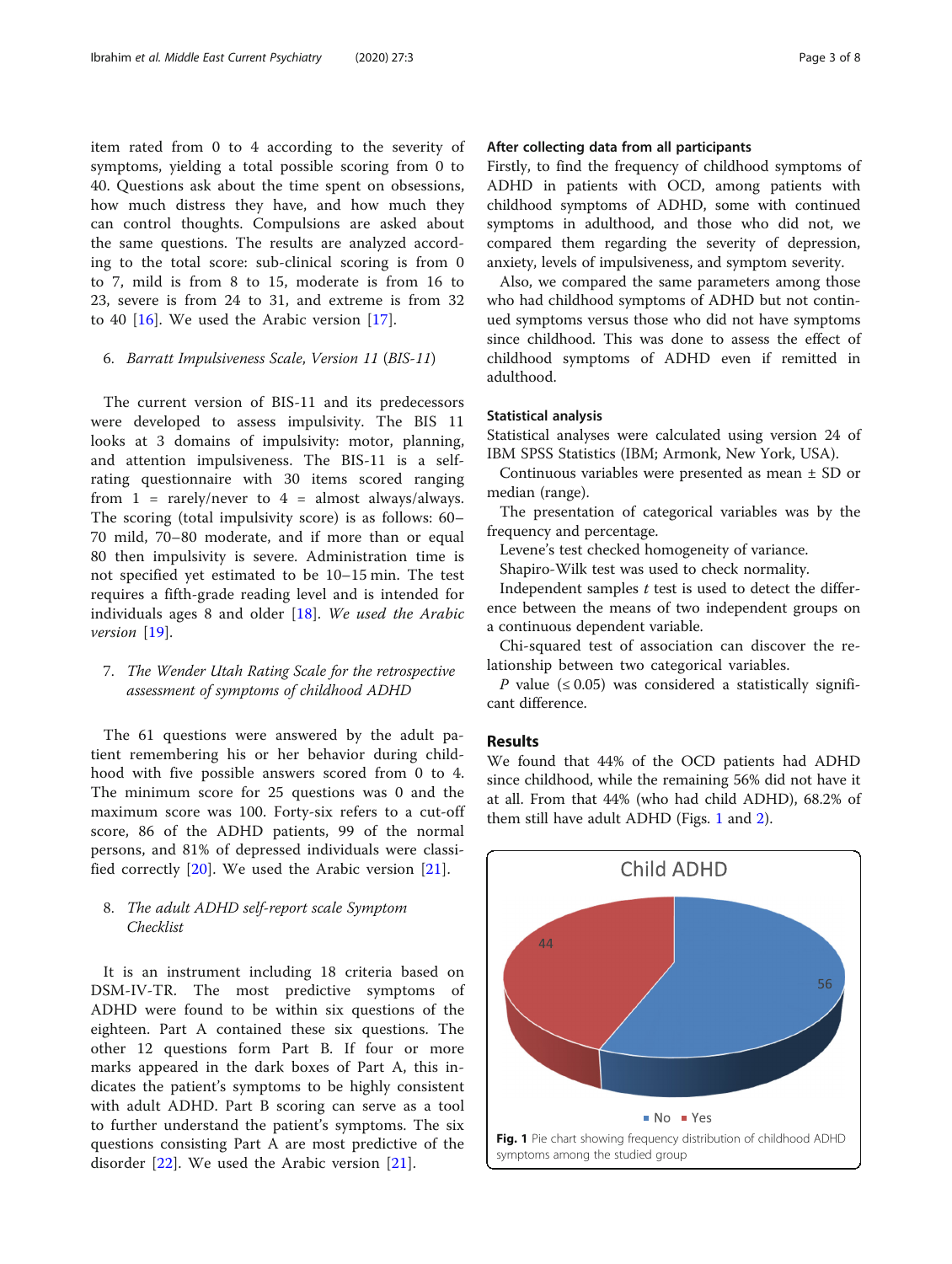<span id="page-3-0"></span>

We found that there were significant differences between both groups regarding impulsivity, non-planning and motor subtypes which were found to be significantly higher among patients with adult ADHD when compared to those without adult ADHD (Table 1). There was a non-significant difference between the studied groups regarding HAMD, Y-BOCs, and HARS scores. However, it was noticed that all of them were found to be higher among those with ADHD when compared to those without ADHD (Table [2\)](#page-4-0).

Upon comparing OCD patients without child ADHD symptoms versus those with child ADHD symptoms but not continued symptoms till adulthood, we found that there were significant differences between the studied groups regarding attention. However, the difference between them was non-significant regarding total impulsivity, motor activities, and non-planning that were higher among OCD adults with child ADHD symptoms

Table 1 Impulsivity among those with and without adult ADHD

but not continued symptoms till adulthood (Table [3](#page-4-0)). We found also that there was a significant difference between the studied groups regarding HARS. However, the difference between them was non-significant regarding Y-BOCs and HAMD scores that were also higher among child ADHD symptoms but not continued symptoms till adulthood (Table [4](#page-5-0)).

# **Discussion**

In this study, we explored the childhood symptoms of ADHD in an adult sample of OCD patients. We also compared the levels of impulsiveness, anxiety, and depression between obsessive-compulsive adults (who had a history of child ADHD) having and not having adult ADHD symptoms.

Our results revealed that 44% of the OCD patients had childhood ADHD symptoms, while the remaining 56% did not have it at all. From those having had child ADHD symptoms, 68.2% still had adult ADHD. In other words, about 30% of OCD patients have adult ADHD.

These results are coincident with previous studies where rates of childhood ADHD among OCD patients were 40% and 40.9%, respectively [\[23](#page-6-0), [24\]](#page-6-0). Prevalence of ADHD among those having OCD has ranged between about 40 and 60% in adolescent and child psychiatry clinic [\[25\]](#page-6-0), 59% within a sample of pediatric psychopharmacology clinic [\[26](#page-6-0)], 51% in a child OCD clinic [[27\]](#page-6-0), 43% among the sample of a genetic study in families [[28\]](#page-7-0), and 42% in a specialty clinic of OCD [[29\]](#page-7-0).

Our results are coincident with other studies where rates of adult ADHD among OCD patients were 19% and 23%, respectively [\[30,](#page-7-0) [31](#page-7-0)]. This finding confirms the idea that the co-occurring between these disorders continue until adulthood. Our results are higher than the results of previous studies where rates of adult ADHD among OCD patients were 13.7%, 13%, 8%, and 10%,

| Variable      | OCD patients without adult ADHD ( $n = 14$ ) | OCD patients with adult ADHD ( $n = 30$ ) | <b>MW</b> | $\mathcal{P}$  |
|---------------|----------------------------------------------|-------------------------------------------|-----------|----------------|
| Impulsivity   |                                              |                                           |           |                |
| Mean $\pm$ SD | $57.2 \pm 23.1$                              | $88.4 \pm 13.5$                           | $-3.972$  | $< 0.001$ (HS) |
| Median, range | $51, 31 - 100$                               | $92,62-107$                               |           |                |
| Attention     |                                              |                                           |           |                |
| Mean $\pm$ SD | $21.6 \pm 5.59$                              | $22.8 \pm 4.08$                           | $-0.639$  | $0.523$ (NS)   |
| Median, range | $20, 8 - 28$                                 | $22, 15 - 30$                             |           |                |
| Non-planning  |                                              |                                           |           |                |
| Mean $\pm$ SD | $20.4 \pm 11.2$                              | $35.2 \pm 6.51$                           | $-3.678$  | $< 0.001$ (HS) |
| Median, range | $17, 11 - 40$                                | 38, 15-42                                 |           |                |
| Motor         |                                              |                                           |           |                |
| Mean $\pm$ SD | $17.5 \pm 8.11$                              | $30.2 \pm 7.10$                           | $-3.392$  | $< 0.001$ (HS) |
| Median, range | $16, 11 - 35$                                | 32, 16-40                                 |           |                |

P value, NS not significant, S significant, HS highly significant, SD standard deviation, MW Mann Whitney test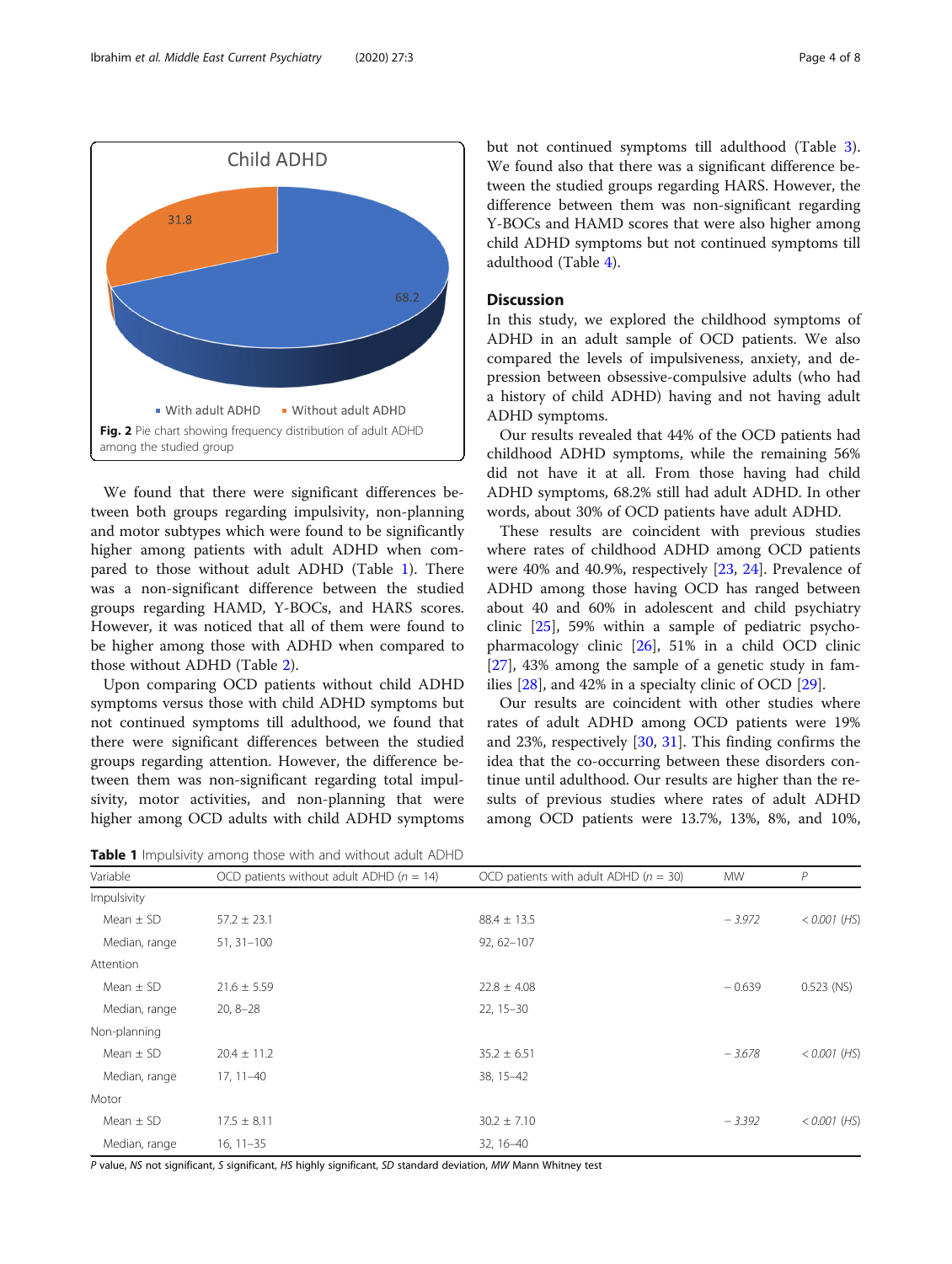<span id="page-4-0"></span>

| Table 2 Severity of OCD, depression, and anxiety among those with and without adult ADHD |  |
|------------------------------------------------------------------------------------------|--|
|------------------------------------------------------------------------------------------|--|

| Variable                 | OCD patients without adult ADHD ( $n = 14$ ) | OCD patients with adult ADHD ( $n = 30$ ) | <b>MW</b> | P            |
|--------------------------|----------------------------------------------|-------------------------------------------|-----------|--------------|
| Severity of OCD (Y-BOCs) |                                              |                                           |           | $0.658$ (NS) |
| Mean $\pm$ SD            | $24.7 \pm 8.81$                              | $26.3 \pm 9.08$                           | $-0.442$  |              |
| Median                   | 22.5                                         | 23                                        |           |              |
| Range                    | $12 - 40$                                    | $11 - 40$                                 |           |              |
| Depression (HAMD)        |                                              |                                           |           | $0.369$ (NS) |
| Mean $\pm$ SD            | $18.5 \pm 10.8$                              | $21.3 \pm 8.78$                           | $-0.898$  |              |
| Median                   | 15                                           | 18                                        |           |              |
| Range                    | $9 - 38$                                     | $10 - 38$                                 |           |              |
| Anxiety (HARS)           |                                              |                                           |           | $0.235$ (NS) |
| Mean $\pm$ SD            | $24.6 \pm 14.3$                              | $29.5 \pm 13.1$                           | $-1.187$  |              |
| Median                   | 26.5                                         | 28                                        |           |              |
| Range                    | $9 - 50$                                     | $12 - 50$                                 |           |              |

respectively [[32](#page-7-0)–[35](#page-7-0)]. They used different sample characteristics with different age ranges (18–80).

## Regarding impulsivity scores

There is a highly significant difference between (childhood ADHD symptoms + OCD) patients with adult ADHD and without regarding total impulsivity, nonplanning, and motor subtypes which were found to be significantly higher among patients with adult ADHD when compared to those without adult ADHD. However, there is a non-significant difference between the studied groups regarding attentional subtype.

Our results are consistent with another study that found patients with ADHD and OCD had significantly higher total, attentional, and motor subscale scores of BIS-11 compared with pure OCD patients. Particularly, total scores of BIS-11 were strongly associated with comorbid diagnosis of OCD and ADHD [\[36](#page-7-0)]. Another

study found that there were significant correlations between the attentional subscores of BIS-11 and total obsession and compulsion subscale scores of Y-BOCS among OCD patients [\[37](#page-7-0)]. Therefore, our findings might suggest that attentional impulsivity scores are higher regardless of childhood ADHD symptoms continued into adulthood or not. Therefore, impulsivity might be one of the significant indicators of comorbidity between OCD and ADHD.

Upon comparing OCD patients without child ADHD symptoms and those with child ADHD symptoms but not continued symptoms till adulthood, we found that there were significant differences between the studied groups regarding attentional and motor impulsivity. However, the difference between them was non-significant regarding total impulsivity and non-planning which was found to be higher among patients with child ADHD symptoms when compared

|  |  | <b>Table 3</b> Relationship between impulsivity in those without child ADHD and those with child and adult ADHD |  |  |  |  |  |  |  |
|--|--|-----------------------------------------------------------------------------------------------------------------|--|--|--|--|--|--|--|
|--|--|-----------------------------------------------------------------------------------------------------------------|--|--|--|--|--|--|--|

| Variable     | OCD without child ADHD ( $n = 56$ ) | OCD with child without adult ADHD ( $n = 14$ ) | <b>MW</b> | $\overline{P}$ |
|--------------|-------------------------------------|------------------------------------------------|-----------|----------------|
| Impulsivity  |                                     |                                                |           |                |
| Median       | 43.5                                | 51                                             | $-1.059$  | $0.290$ (NS)   |
| Range        | $32 - 112$                          | $31 - 100$                                     |           |                |
| Attention    |                                     |                                                |           |                |
| Median       | 14.5                                | 20                                             | $-2.699$  | 0.007(S)       |
| Range        | $8 - 30$                            | $8 - 28$                                       |           |                |
| Non-planning |                                     |                                                |           |                |
| Median       | 14.5                                | 17                                             | $-0.458$  | $0.647$ (NS)   |
| Range        | $11 - 42$                           | $11 - 40$                                      |           |                |
| Motor        |                                     |                                                |           |                |
| Median       | 13                                  | 16                                             | $-0.266$  | $0.790$ (NS)   |
| Range        | $10 - 40$                           | $11 - 35$                                      |           |                |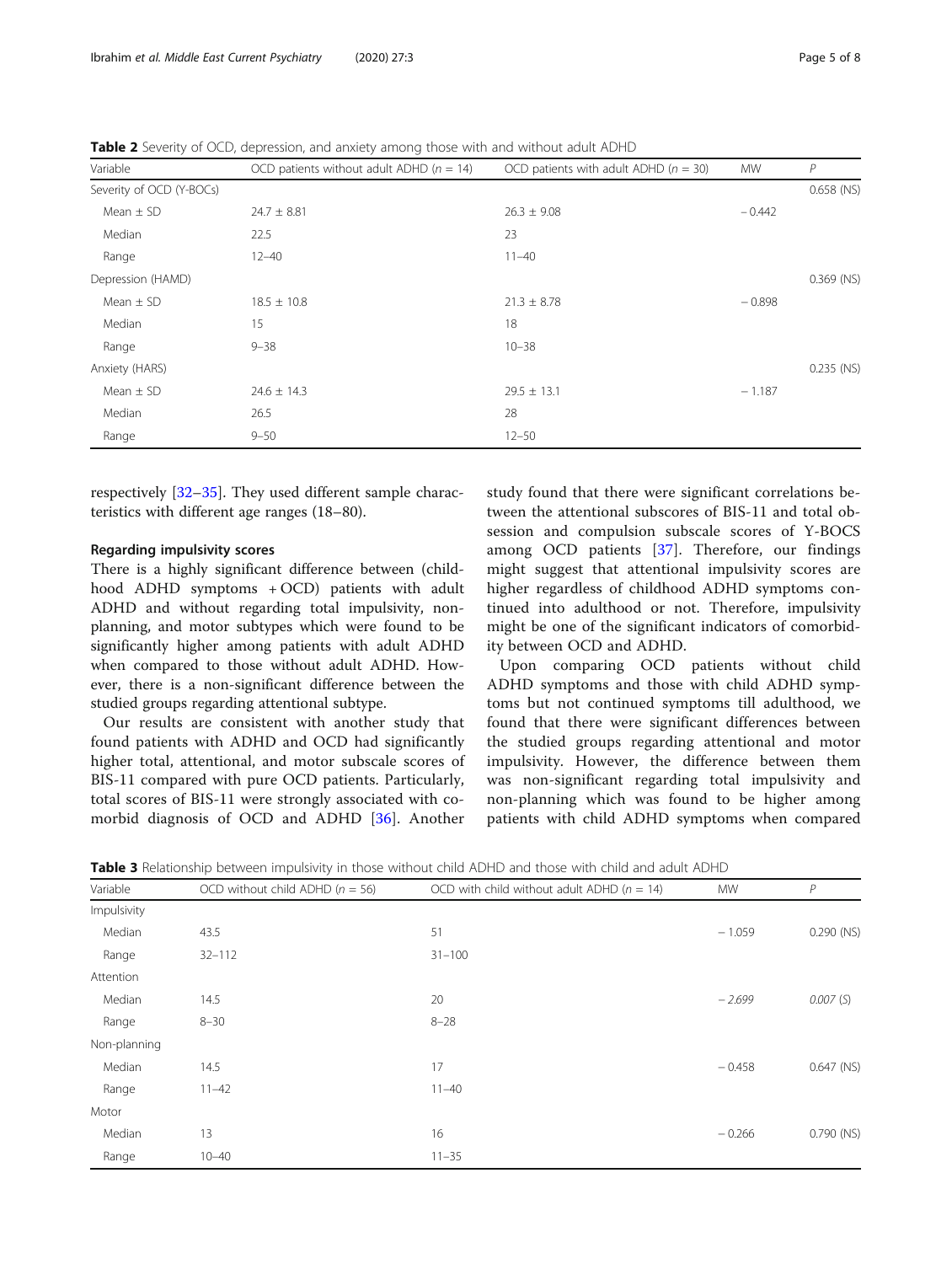<span id="page-5-0"></span>Table 4 Relationship between severity of OCD, depression, anxiety, and child ADHD among the studied groups

| Variable                 | OCD without child ADHD ( $n = 56$ ) | OCD with child without adult ADHD ( $n = 14$ ) | <b>MW</b> | P            |
|--------------------------|-------------------------------------|------------------------------------------------|-----------|--------------|
| Severity of OCD (Y-BOCs) |                                     |                                                |           |              |
| Median                   | 24                                  | 33                                             | $-1.594$  | $0.111$ (NS) |
| Range                    | $9 - 40$                            | $16 - 38$                                      |           |              |
| Depression (HAMD)        |                                     |                                                |           |              |
| Median                   | 17                                  | 32                                             | $-0.562$  | $0.547$ (NS) |
| Range                    | $8 - 37$                            | $9 - 35$                                       |           |              |
| Anxiety (HARS)           |                                     |                                                |           |              |
| Median                   | 26.5                                | 48                                             | $-3.100$  | $0.002$ (S)  |
| Range                    | $9 - 50$                            | $12 - 50$                                      |           |              |

to those without adult ADHD. All of this indicates that a history of ADHD symptoms, even not continued till adulthood, causes higher impulsivity scores. Up to our knowledge, no previous studies discussed this finding.

## Regarding depression and anxiety scores

It was noticed that depression and anxiety scores were found to be higher but not significant among (childhood ADHD symptoms+ OCD) patients with adult ADHD when compared to those without. We agree with a previous study that found OCD patients with comorbid ADHD presented more severe anxiety symptoms. The comorbidity between OCD and anxiety symptoms has been demonstrated over the years, with some papers reporting that anxiety disorders are the most frequent comorbid conditions in OCD [[38\]](#page-7-0), with frequencies that range from  $62$  [ $39$ ] to 75.8% [ $30$ ].

We disagree with the findings of previous studies that found that subjects with OCD had other mental disorders, mainly anxiety disorders (generalized anxiety disorder, social phobia, simple phobias, panic disorder, and separation anxiety disorder), confirming that those disorders are much more co-occurring in childhood and adolescence [[40](#page-7-0), [41\]](#page-7-0). However, this high co-occurrence was not affected by ADHD comorbidity. Our results are additionally conflicting with other research that found that no patient with OCD plus ADHD had depressive or anxiety disorders [\[42](#page-7-0)].

We found that there was a noteworthy contrast with regards to HARS which was observed to be higher among patients with child ADHD symptoms not continued till adulthood versus those without child ADHD manifestations. The difference was non-significant as regards the HAMD scores which were observed to be higher among patients with child ADHD symptoms not continued till adulthood. All of this indicates that the history of ADHD symptoms, even not continued until adulthood, causes more anxiety and depression comorbidity. As indicated by our insight, no past papers examined these discoveries.

#### Regarding the severity of OCD

There is a non-significant difference between (childhood ADHD symptoms +OCD) patients with adult ADHD and without regarding Y-BOCs scores.

According to a previous study, no significant differences were noticed between the OCD with ADHD and OCD without ADHD groups regarding mean Y-BOCS compulsion, obsession, and total scores [\[23](#page-6-0)]. Another investigation compared the OCD patients with and without adulthood ADHD in terms of several clinical and demographic variables. They found that both groups did not differ greatly in the current OCs severity [\[42](#page-7-0)]. Our outcomes are conflicting with a past report that discovered higher total and obsession severity according to the Y-BOCS among OCD adults comorbid with ADHD [\[35](#page-7-0)].

We found that Y-BOCs scores were higher but not significant among patients with child ADHD symptoms but not continued symptoms till adulthood versus those without child ADHD symptoms. According to our knowledge, no previous papers discussed this finding.

# Limitations

This study is a cross-sectional study, which eliminates the causal efficacy of all data; therefore, we can only infer the direction of the association between trait ADHD and OCD. The current study is sensitive to recall bias. The good psychometric properties of the WURS may somewhat balance this limitation. The sample size of the study was small, especially when dividing into groups. There was no healthy control group in this study, and such reports among the general population may get similar results found in the patients with OCD.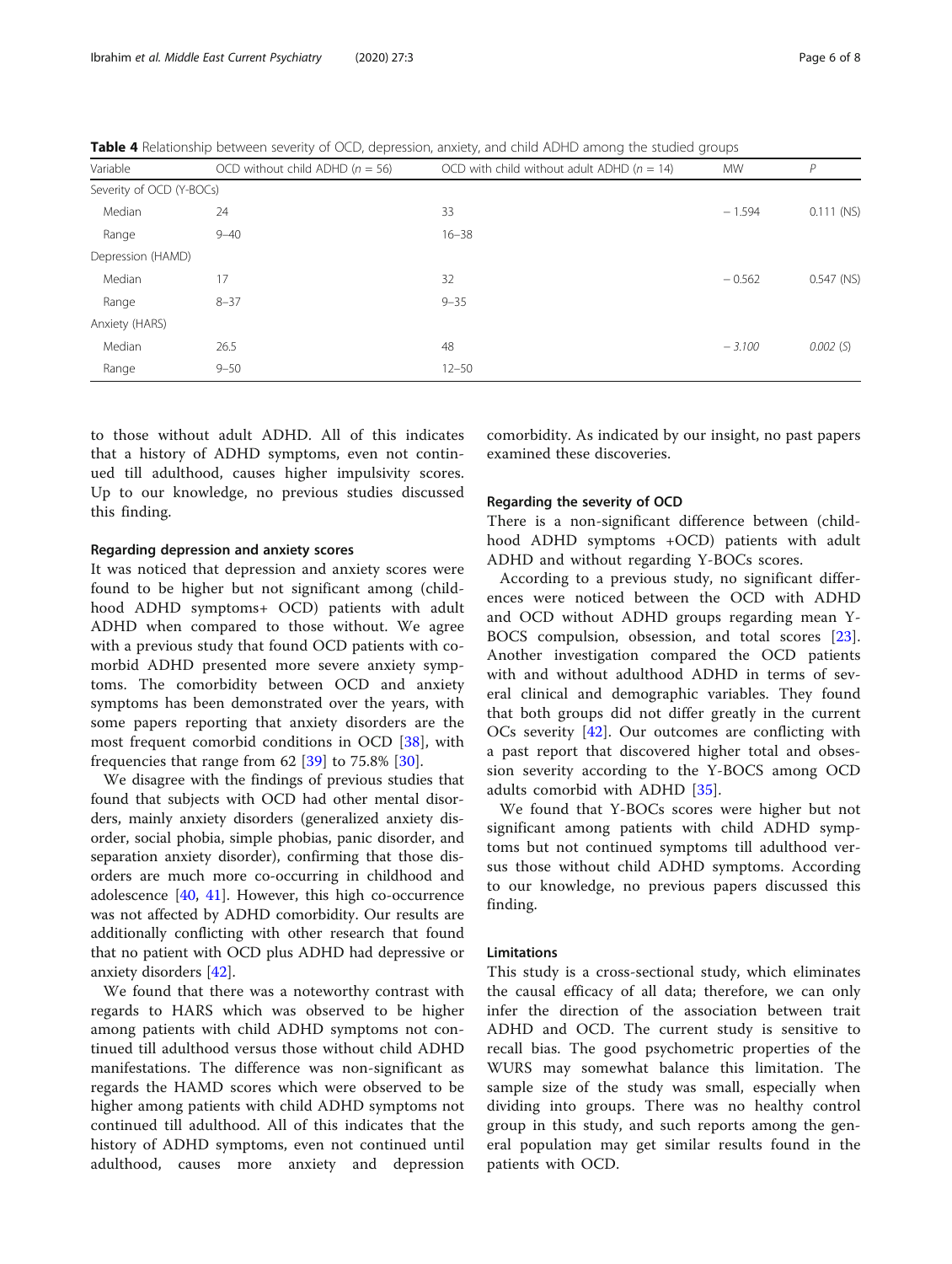# <span id="page-6-0"></span>Conclusion

Childhood ADHD symptoms are experienced by a significant number of patients in this sample. ADHD in adults with OCD is associated with some features impairing the general clinical picture including higher levels of anxiety and impulsiveness reflecting a more chronic illness. A childhood history of ADHD symptoms, even not continued till adulthood, causes more impulsiveness, more severe OCD symptoms, and more anxiety and depression comorbidities. Our study suggests that childhood ADHD symptoms need more attention in psychiatric clinical practice and scientific research.

#### Abbreviations

ADHD: Attention deficit hyperactivity disorder; BIS-11: Barratt Impulsiveness Scale, Version 11; HAMD/HDRS: The Hamilton Depression Rating Scale; HARS: Hamilton Anxiety Rating Scale; IRB: Institutional Review Board; OCD: Obsessive-compulsive disorder; SPSS: Statistical Package for the Social Sciences; WURS: The Wender Utah Rating Scale; Y-BOCS: Yale-Brown Obsessive-Compulsive Scale

#### Acknowledgements

Not applicable

#### Authors' contributions

WA designed the study. AF analyzed and interpreted the patient data. NR contributed to writing the manuscript. LI collected the patients' data and applied the scales. All authors read and approved the final manuscript.

#### Funding

The authors declare that they have no competing financial interests.

#### Availability of data and materials

Available upon request

#### Ethics approval and consent to participate

Approval was obtained from the Institutional Review Board (IRB), Ethics Committee of the Psychiatry Department, Zagazig University (reference number is 3848).

Written informed consent was obtained from participants after discussing with them the aim of the study.

#### Consent for publication

Not applicable

#### Competing interests

The authors declare that they have no competing interests.

# Received: 29 July 2019 Accepted: 2 October 2019 Published online: 06 January 2020

#### References

- 1. American Psychiatric Association (2013) Diagnostic and statistical manual of mental disorders. American Psychiatric Association, Arlington
- 2. Thomas R, Sanders S, Doust J, et al. (2015) Prevalence of attention-deficit/ hyperactivity disorder: a systematic review and meta-analysis. Pediatrics;135: e994–1001. DOI: <https://doi.org/10.1542/peds.2014-3482>
- 3. Biederman J, Mick E, Faraone SV et al (2000) Age-dependent decline of symptoms of attention deficit hyperactivity disorder: impact of remission definition and symptom type. Am J Psychiatry 157:816–818. [https://doi.org/](https://doi.org/10.1176/appi.ajp.157.5.816) [10.1176/appi.ajp.157.5.816](https://doi.org/10.1176/appi.ajp.157.5.816)
- 4. American Psychiatric Association (1994) Diagnostic and statistical manual of mental disorders, 4rth edn. American Psychiatric Association, Washington, DC
- 5. Abramovitch, A., Dar, R, Mittelman A., and Wilhelm, S. (2015).Comorbidity between attention-deficit hyperactivity disorder and obsessive-compulsive

disorder across the lifespan: a systematic and critical review. Harv Rev Psychiatry. 2015 Jul-Aug;23(4):245-262. DOI: [https://doi.org/10.1097/HRP.](https://doi.org/10.1097/HRP.0000000000000050) [0000000000000050](https://doi.org/10.1097/HRP.0000000000000050).

- 6. Abramovitch A, Dar R, Mittelman A, Schweiger A. (2013) Don't judge a book by its cover: ADHD-like symptoms in obsessive-compulsive disorder. J Obsessive Compuls Relat Disord;2:53–61. .doi.org[/https://doi.org/10.1016/j.](https://doi.org/10.1016/j.jocrd.2012.09.001) [jocrd.2012.09.001](https://doi.org/10.1016/j.jocrd.2012.09.001)
- 7. March JS, Leonard HL (1996) Obsessive-compulsive disorder in children and adolescents: a review of the past 10 years. J Am Acad Child Adolesc Psychiatry 35:1265–1273. [https://doi.org/10.1097/00004583-](https://doi.org/10.1097/00004583-199610000-00012) [199610000-00012](https://doi.org/10.1097/00004583-199610000-00012)
- Lee SS, Falk AE, Aguirre VP (2012) Association of comorbid anxiety with social functioning in school-age children with and without attention-deficit/ hyperactivity disorder (ADHD). Psychiatry Res 197:90–96. [https://doi.org/10.](https://doi.org/10.1016/j.psychres.2012.01.018) [1016/j.psychres.2012.01.018](https://doi.org/10.1016/j.psychres.2012.01.018) Epub 2012 Mar 26
- 9. De Mathis MA, Diniz JB, Hounie AG, Shavitt RG, Fossaluza V, Ferrã Y et al (2013) Trajectory in obsessive-compulsive disorder comorbidities. Eur Neuropsychopharmacol 23:594–601. [https://doi.org/10.1016/j.euroneuro.](https://doi.org/10.1016/j.euroneuro.2012.08.006) [2012.08.006](https://doi.org/10.1016/j.euroneuro.2012.08.006) Epub 2012 Aug 22
- 10. Wilens TE, Biederman J, Faraone SV, Martelon M, Westerberg D, Spencer TJ (2009) Presenting ADHD symptoms, subtypes, and comorbid disorders in clinically referred adults with ADHD. J Clin Psychiatry 70:1557–1562. [https://](https://doi.org/10.4088/JCP.08m04785pur) [doi.org/10.4088/JCP.08m04785pur](https://doi.org/10.4088/JCP.08m04785pur)
- 11. First, M. B. (2014). Structured clinical interview for the DSM (SCID). The encyclopedia of clinical psychology, 1-6.
- 12. Hamilton M. (1960) A rating scale for depression. J Neurol Neuro-surgery Psychiatry; 23:56 – 62. DOI: <https://doi.org/10.1136/jnnp.23.1.56>
- 13. Fateem, L. (1998). Hamilton depression rating scale (Arabic translation). Cairo, Egypt: The Anglo Egyptian Bookshop.
- 14. Hamilton M (1959) The assessment of anxiety states by rating. Br J Med Psychol 32:50–55
- 15. Fateem, L. (1998). Hamilton anxiety rating scale (Arabic translation). Cairo, Egypt: The Anglo Egyptian Bookshop.
- 16. Goodman WK, Price LH, Rasmussen SA, Mazure C, Fleischmann RL, Hill CL et. al, (1989) The Yale-Brown Obsessive-Compulsive Scale: measures of internal consistency. Psychiatry Res; Volume 51, Issue 2, February 1994, Pages 203-211
- 17. Okasha A, Saad A, Khalil AH, El Dawla AS, Yehia N (1994) Phenomenology of obsessive-compulsive disorder: a transcultural study. Compr Psychiatry 35: 191–197
- 18. Patton JH, Stanford MS, Barratt ES. Factor structure of the Barratt impulsiveness scale (1995). Clin Psychol.; Nov;51(6):768-774.
- 19. Rafei H, Ghanem M, Gamaluddin H, et al. (2009): Psychiatric assessment of cases with self-Inflicted poisoning in a sample of Egyptian children and adolescents. MD Thesis in psychiatry Ain shams University.
- 20. Wender PH (1995) Attention-deficit hyperactivity disorder in adults. New York, NY: Oxford University Press.
- 21. Abdelkarim A, Salama H, Ibrahim S, Abou El Magd O (2015) The prevalence and characteristics of attention-deficit hyperactivity disorder among a sample of Egyptian substance-dependent inpatients. Egypt J Psychiatry 2015(36):9–13
- 22. Daigre BC, Ramos-Quiroqa JA, Valero S, Bosch R, Roncero C et al (2009) Adult ADHD Self Report Scale-V1.1 (ASRS-V1.1) symptom checklist in patients with substance use disorders. Actas Eso Psiquiatr 37:299–305
- 23. Çelebi F., Koyuncu A., Ertekin E., Alyanak B., and Tükel R. (2016). The features of comorbidity of childhood ADHD in patients with obsessive-compulsive disorder. Journal of Attention Disorders; 1 –8. DOI[:https://doi.org/10.1177/](https://doi.org/10.1177/1087054716669228) [1087054716669228](https://doi.org/10.1177/1087054716669228)
- 24. Tan O, Metin B, Metin S (2016) Obsessive-compulsive adults with and without childhood ADHD symptoms. ADHD Atten Def Hyp Disord; ep 8(3): 131–138. <https://doi.org/10.1007/s12402-016-0196-3> Epub 2016 Apr 7
- 25. Coskun M, Zoroglu S, Ozturk M (2012) Phenomenology, psychiatric comorbidity and family history in referred preschool children with obsessive-compulsive disorder. Child Adolesc Psychiatry Ment Health 6(1): 36. <https://doi.org/10.1186/1753-2000-6-36>
- 26. Geller D, Biederman J, Faraone SV, Frazier J, Coffey BJ, Kim G et al (2000) Clinical correlates of obsessive-compulsive disorder in children and adolescents referred to specialized and non-specialized clinical settings. Depress Anxiety 11:163–168. <https://doi.org/10.1002/1520-6394>
- 27. Geller DA, Biederman J, Faraone S, Agranat A, Cradock K, Hagermoser L et al (2001) Developmental aspects of obsessive-compulsive disorder: findings in children, adolescents, and adults. J Nerv Ment Dis 189:471–477